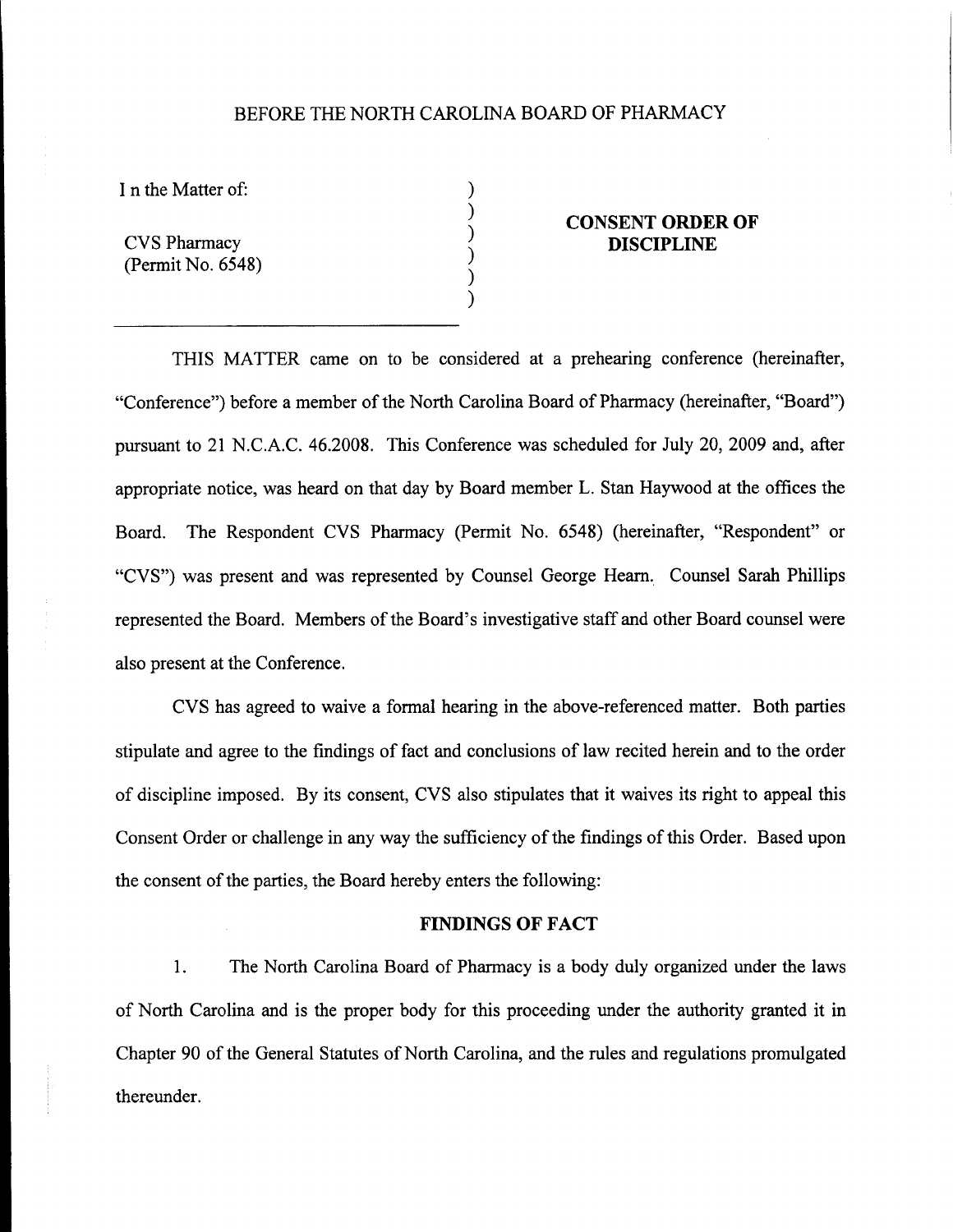2. Respondent CVS Pharmacy is, and was at all relevant times referred to herein, the holder of Pharmacy Permit No. 6548, which Pharmacy is located at 505 Smokey Park Highway, Asheville, North Carolina (the "Pharmacy"). CVS and its employees were subject to the rules and regulations of the North Carolina Board of Pharmacy and the laws of the State of North Carolina.

3. In or around December 2007, Respondent and R. Ph. Robin James (License No. 17591) ("James") failed to timely notify the Board that James had become the pharmacistmanager of CVS. James testified that she had mailed the notification to the Board; however, the Board has no record of ever receiving the packet. James testified that she and CVS never followed up on the status of the change in pharmacist-manager, notwithstanding the fact that she and CVS knew or should have known that they did not receive a permit certificate listing James as pharmacist-manager. They should have followed up with the Board about the change in pharmacist-manager, but they did not do so.

4. Between about May 2008 and September 2008, James was on leave. The Pharmacy was required to have an acting or temporary pharmacist-manager when James was on leave.

5. R. Ph. Rebecca Fire (License No. 16748) ("Fire") knew that the regular pharmacist-manager was taking a leave of absence and understood that she would be taking responsibility of the Pharmacy in her absence. The Board finds and concludes that Fire was, in fact, acting or temporary pharmacy-manager from May 2008 through September 2008. Although Fire testified that she had never accepted the duties of a pharmacist-manager, the Board finds it unreasonable and unlawful for a pharmacist to accept responsibility for managing a permit holder, yet disclaim the duties imposed on such a manager by North Carolina law. In

2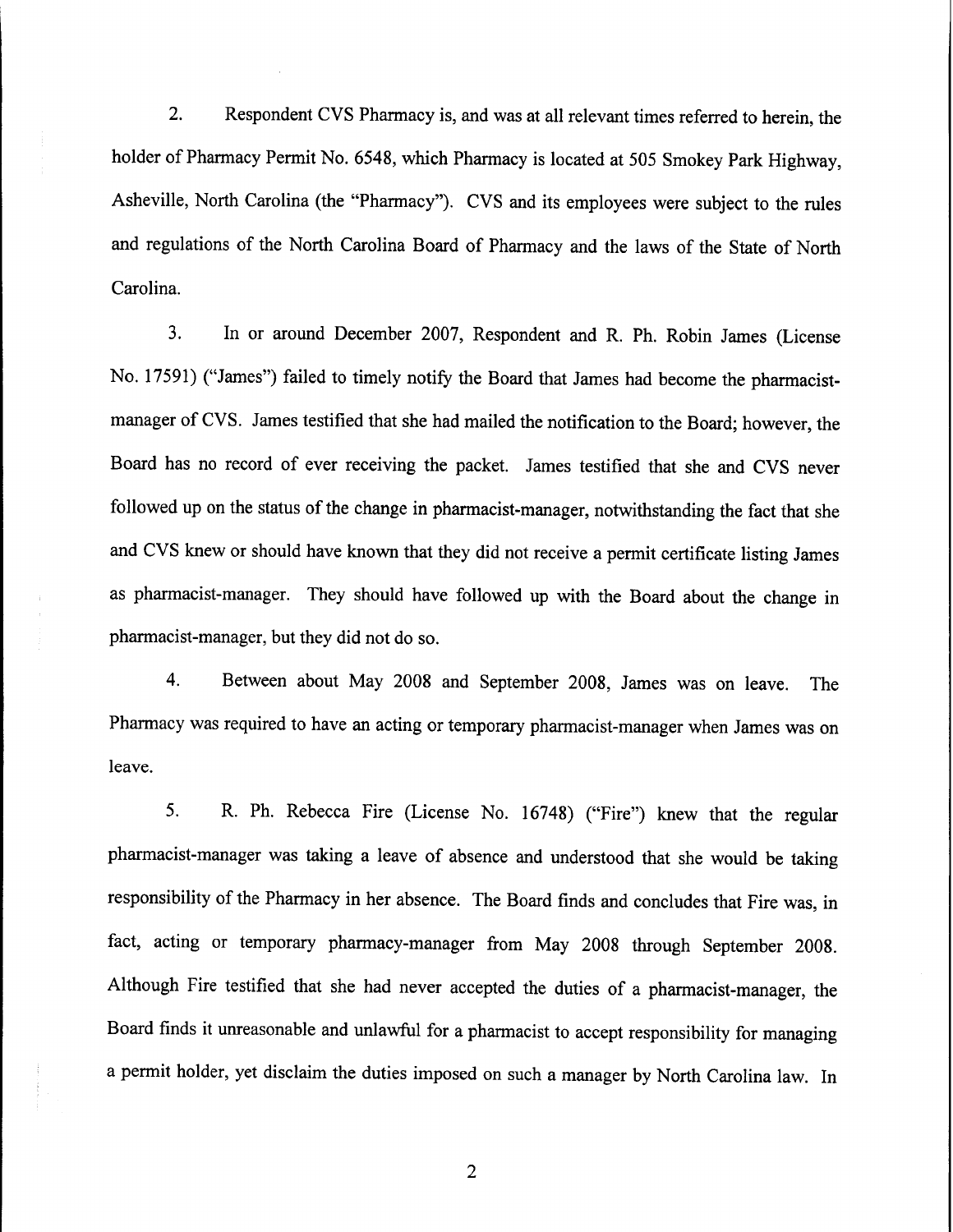the alternative, Respondent operated between May 2008 and September 2008 without having any pharmacist-manager present for 32 hours per week.

6. On August 14, 2008, Respondent and R. Ph. Mary Sentelle (License No. 5286) ("Sentelle") improperly dispensed Clonidine 0.1 mg to a patient who did not have a prescription for that drug, failing to exercise appropriate professional care and judgment in dispensing the prescription.

7. When the patient questioned the additional prescription, Respondent did not properly respond and act to investigate whether the patient had a prescription for Clonidine 0.1 mg.

8. On the date of the error, CVS failed to adequately supervise technicians.

9. From time to time during 2008, CVS had more than two technicians working under the supervision of one pharmacist without Board authorization and failed to adequately supervise technicians. CVS and its agents testified that they mailed a waiver request to the Board. However, the Board did not receive the request. No waiver was ever issued by the Board, and licensees and permit holders are not permitted to vary from the pharmacist-technician ratio unless and until they actually receive a waiver from the Board. The Board finds and concludes that it is unreasonable and unlawful for a licensee or permit holder to allow more than two technicians to work under the supervision of one pharmacist, simply based on a pending waiver request. Respondent acknowledged that, although it never received a waiver of the technician to pharmacist ratio from the Board, CVS and its agents still knowingly violated the statute.

3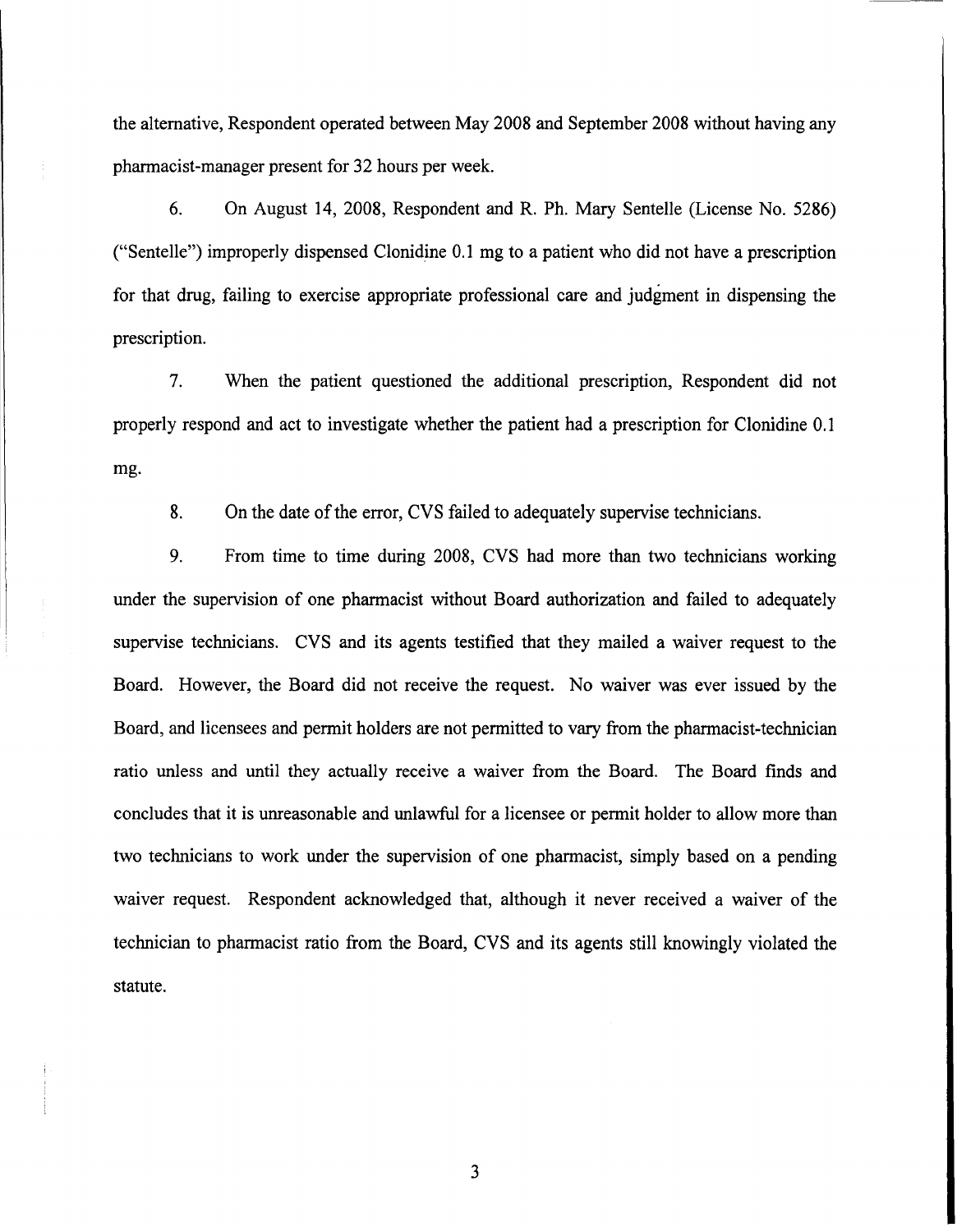10. During 2008, CVS failed to display its current permit. When the investigator visited the store on October 23, 2008, no one knew where the 2008 permit was located and the current permit had not previously been displayed during 2008.

#### **CONCLUSIONS OF LAW**

1. All parties are properly before the Board, and the Board has jurisdiction over Respondent and the subject matter of this proceeding.

2. Respondent's conduct, as set out in the findings of fact above, constitutes grounds for discipline pursuant to N.C. Gen. Stat. § 90-85.38 because Respondent's acts were in violation of N.C. Gen. Stat. §§ 90-85.15A(c), 90-85-21(a), 90-85.23, 90-85.38(b), 90-85.40(f), and 106-134.1 (a); and 21 N.C.A.C. 46 .1601(e), 46 .1804(a), 46.1805,46 .1813(d) and 46.2501.

# **CONCLUSIONS REGARDING DISCIPLINE**

Based upon the foregoing Findings of Fact and Conclusions of Law, and with the consent ofRespondent, the Board enters the following:

### **CONSENT ORDER OF DISCIPLINE**

1. Respondent CVS Pharmacy's permit to operate a pharmacy (Permit No. 6548) is hereby suspended for seven (7) days. The suspension shall be stayed for a period of two (2) years. The stay is conditioned upon Respondent's compliance with the terms of this Consent Order. If at the end of the two (2) year period, Respondent has violated no terms of this Consent Order, Respondent shall not be required to serve the seven (7) day suspension;

2. Respondent shall violate no laws governing the practice of Pharmacy or the distribution of drugs;

3. Respondent shall violate no rules and regulations of the Board;

4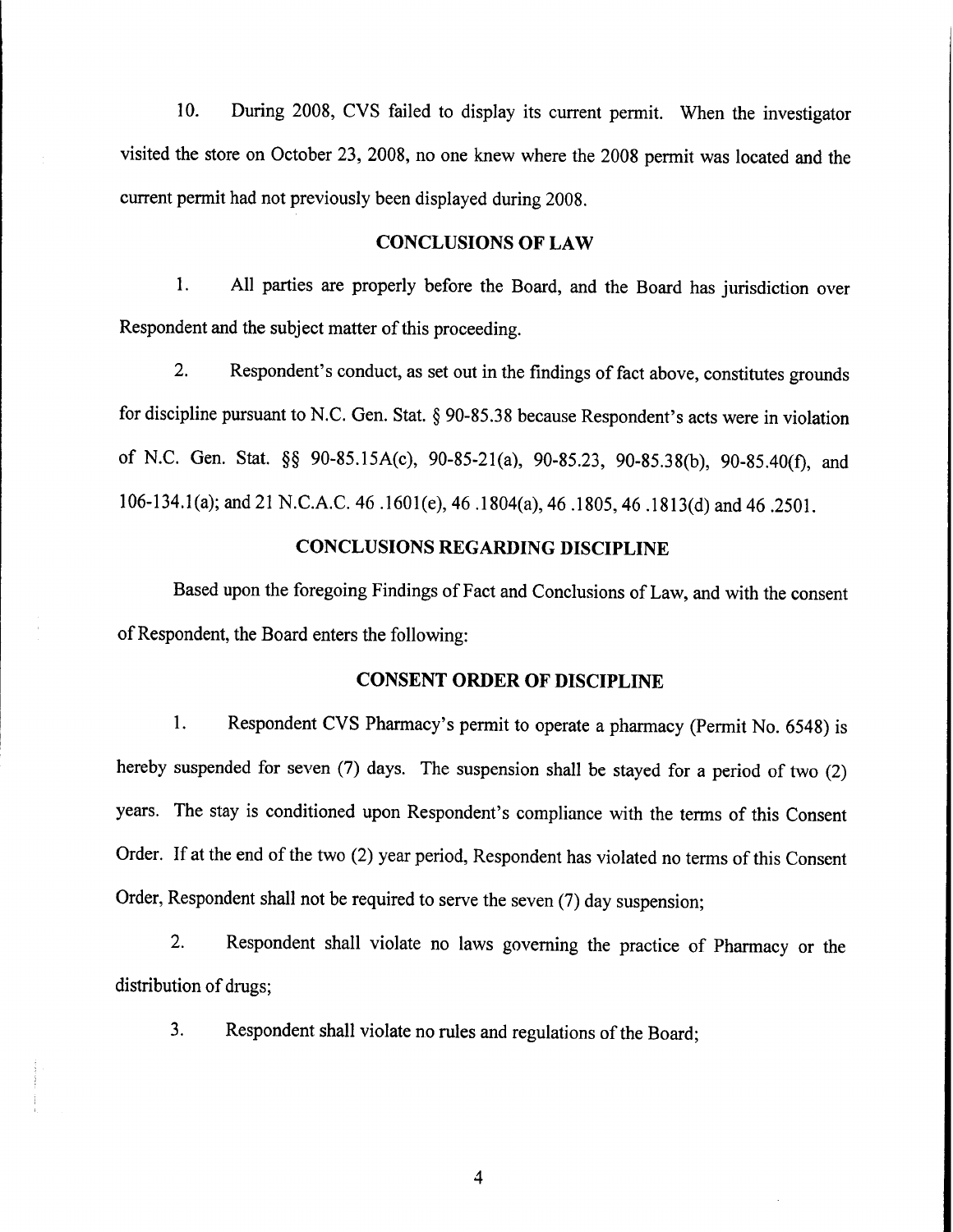4. If Respondent fails to comply with the terms or conditions of this Consent Order, Respondent may be subject to additional disciplinary action by the Board.

This the  $15<sup>th</sup>$  day of  $5<sup>th</sup>$  dumly, 2009.

NORTH CAROLINA BOARD OF PHARMACY

VM By: Jack W. Campbell, IV Executive Difector